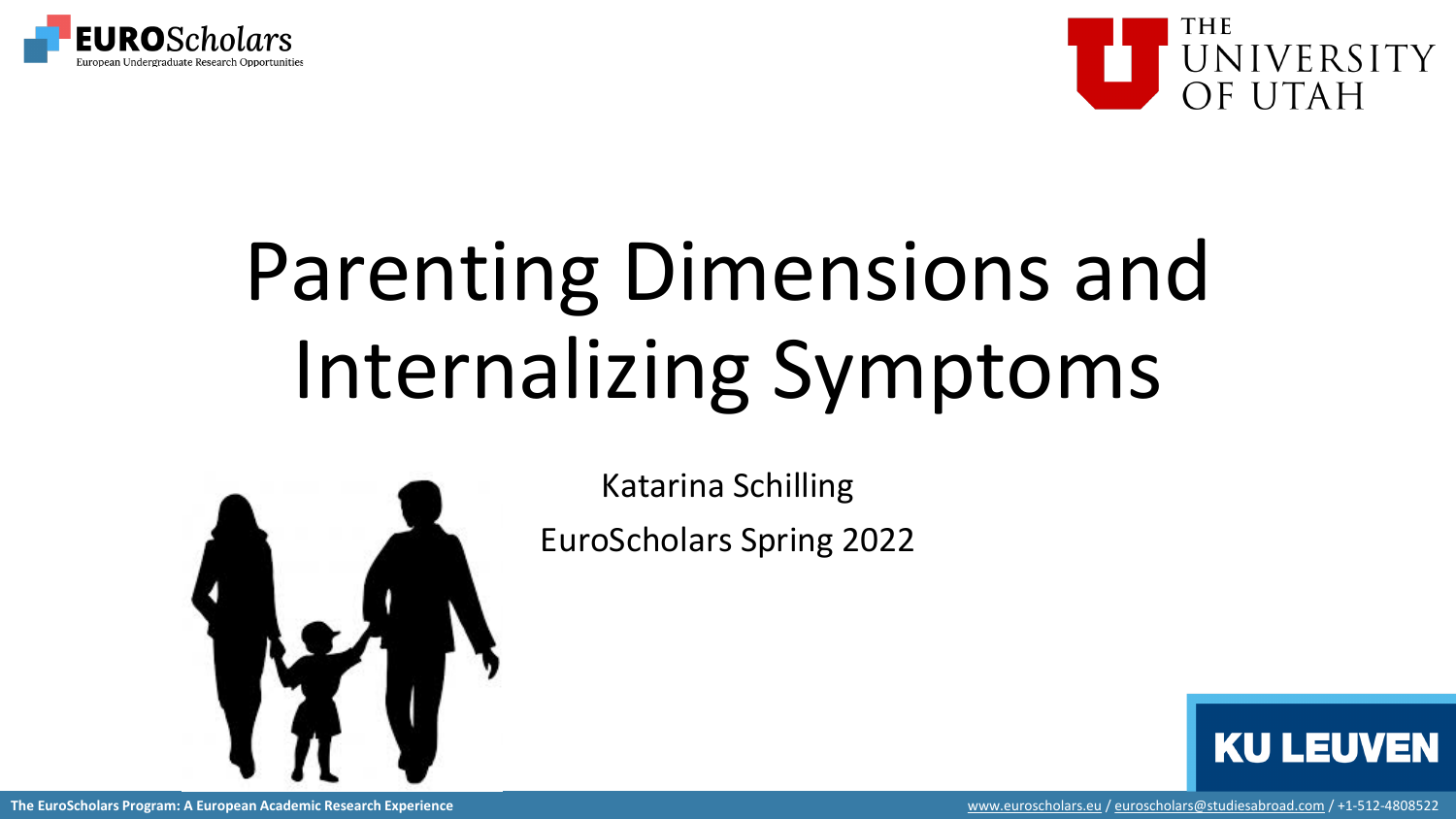

### About Me

- Home University: University of Utah
	- Psychology Major
	- Mathematics Minor
- **Host University: KU Leuven**
- **Future Plans** 
	- Obtain PhD in Clinical Psychology
	- Conduct research examining how parenting and attachment style are associated with sexual and relationship satisfaction in romantic partnerships
	- Become a licensed clinical psychologist
- Why Euroscholars/KU Leuven?
	- Program aligned well with my goals for the future
	- Interest in the work of Dr. Karla Van Leeuwen, my supervisor during my semester abroad

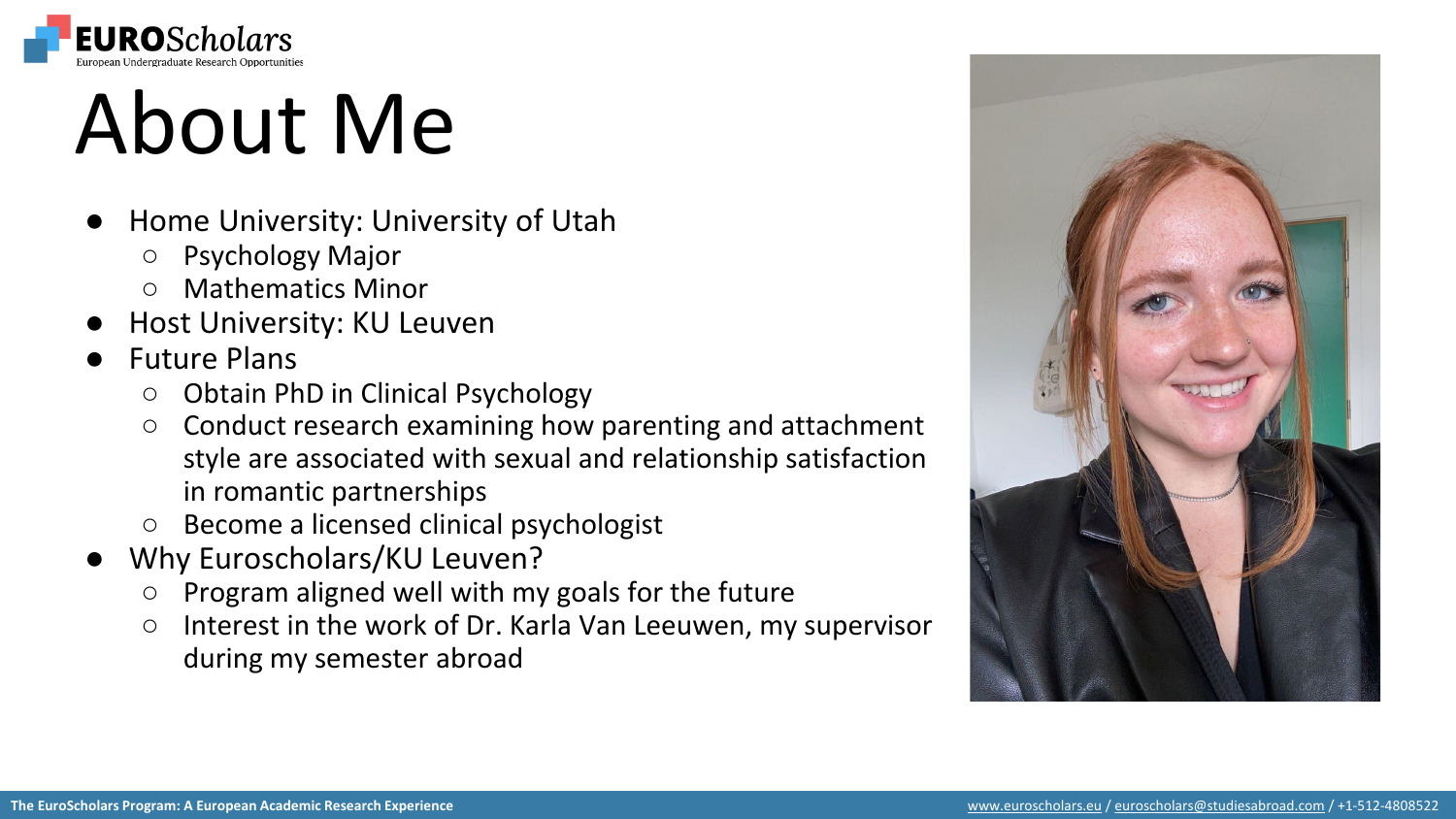

# Background Info

#### **Parenting Dimensions**

#### **Internalizing Symptoms**

- What is a parenting dimension?
- Five-factor model
	- Psychological control
	- Punitive control
	- Harsh punitive control
	- Proactive control
	- Warmth/support



- Anxiety
- **Depression**
- **Withdrawal**
- Somatic symptoms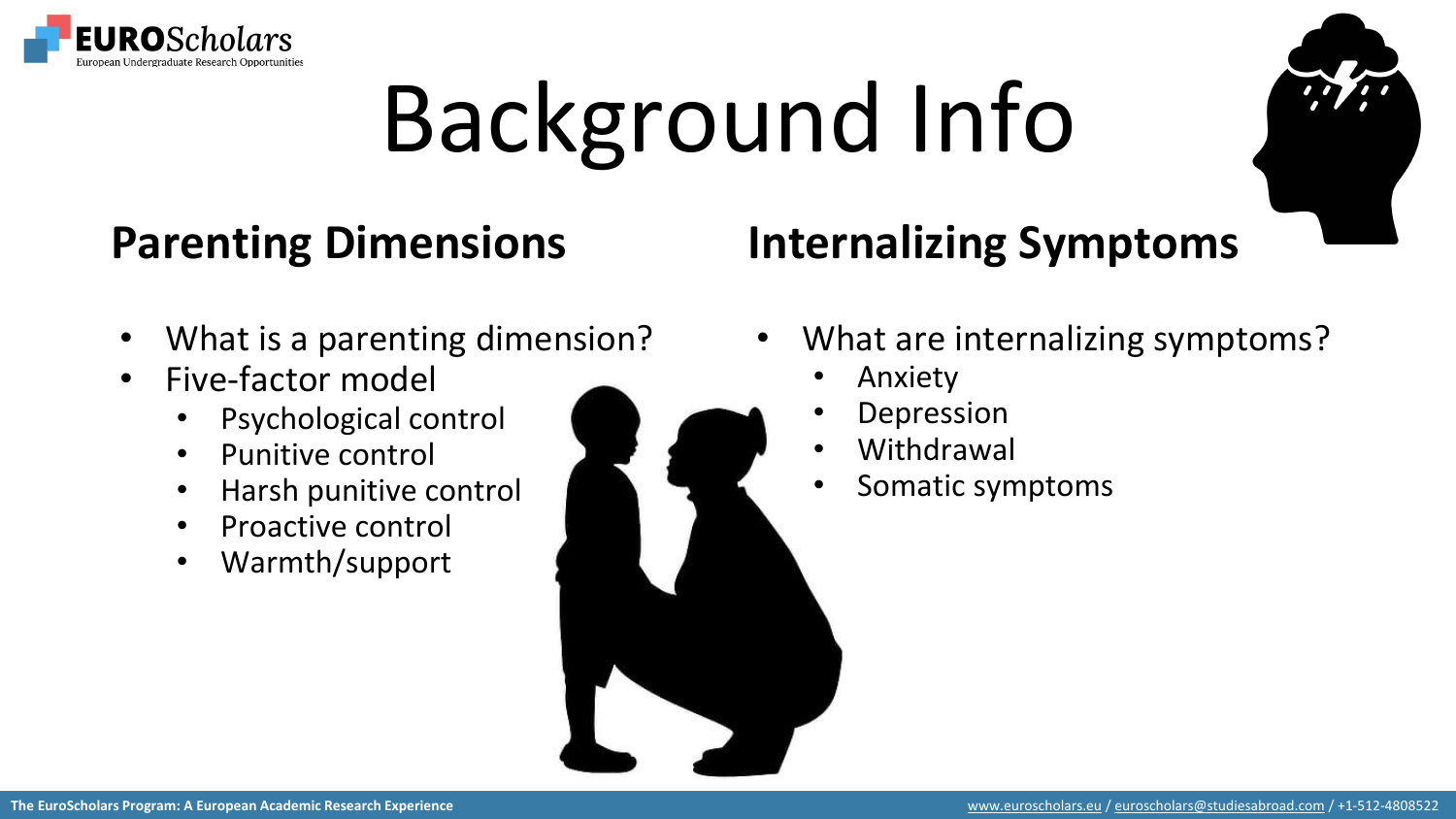

# My Research

The goal of my study is to evaluate the reciprocal relationship between parenting dimensions and adolescent internalizing symptoms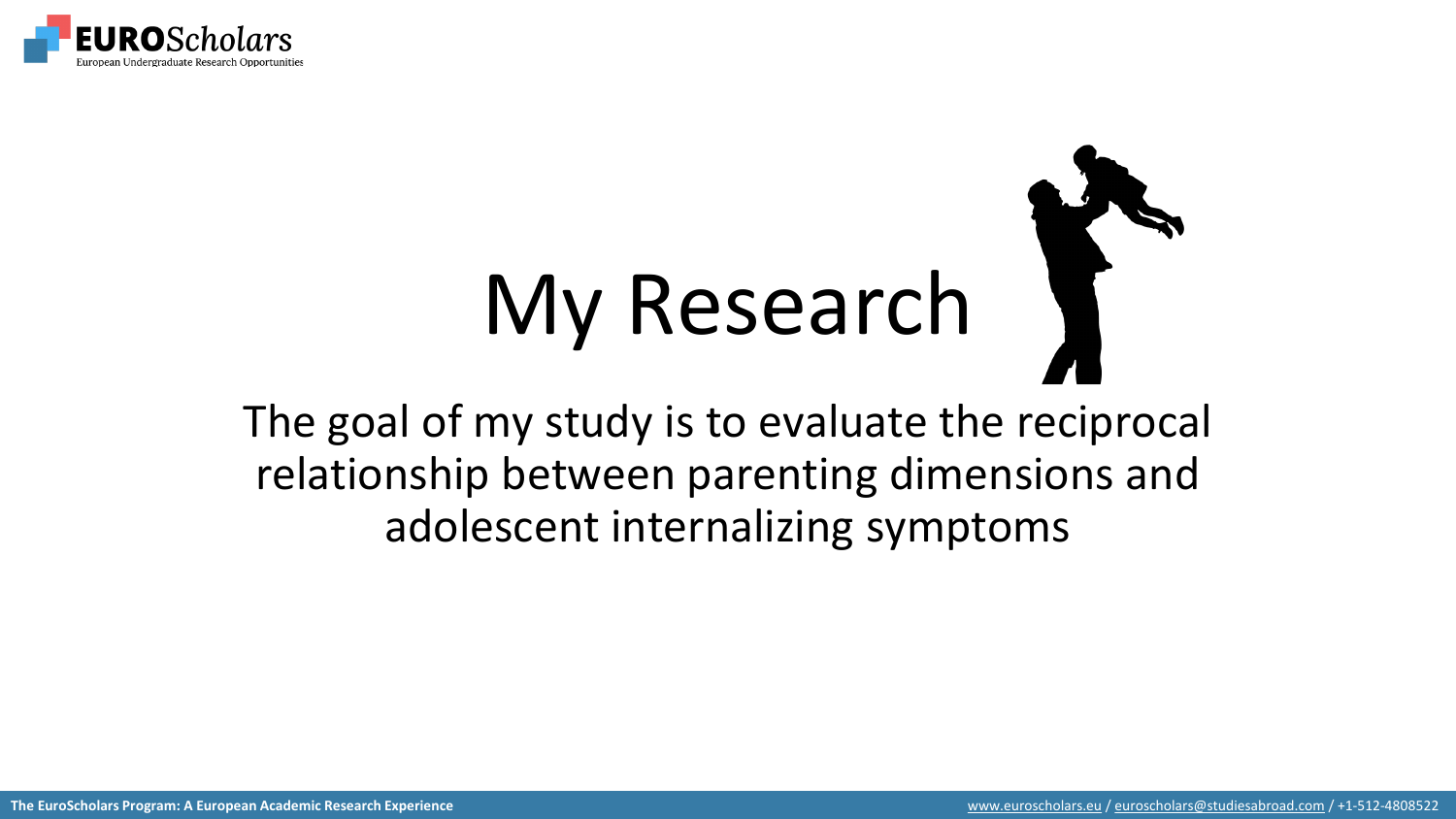

#### **Past Findings**

- Psychological control positively, bidirectionally associated with adolescent internalizing symptoms
- Parental support negatively, bidirectionally associated with adolescent internalizing symptoms
- Conflicting findings about the association between behavioral control and adolescent internalizing symptoms
- Most studies do not evaluate the bidirectionality of these relationships

#### **How My Study Differs**

- Uses five factor model for parenting dimensions
- Longitudinal study that examines the bidirectionality of the relationships between parenting dimensions and adolescent internalizing symptoms